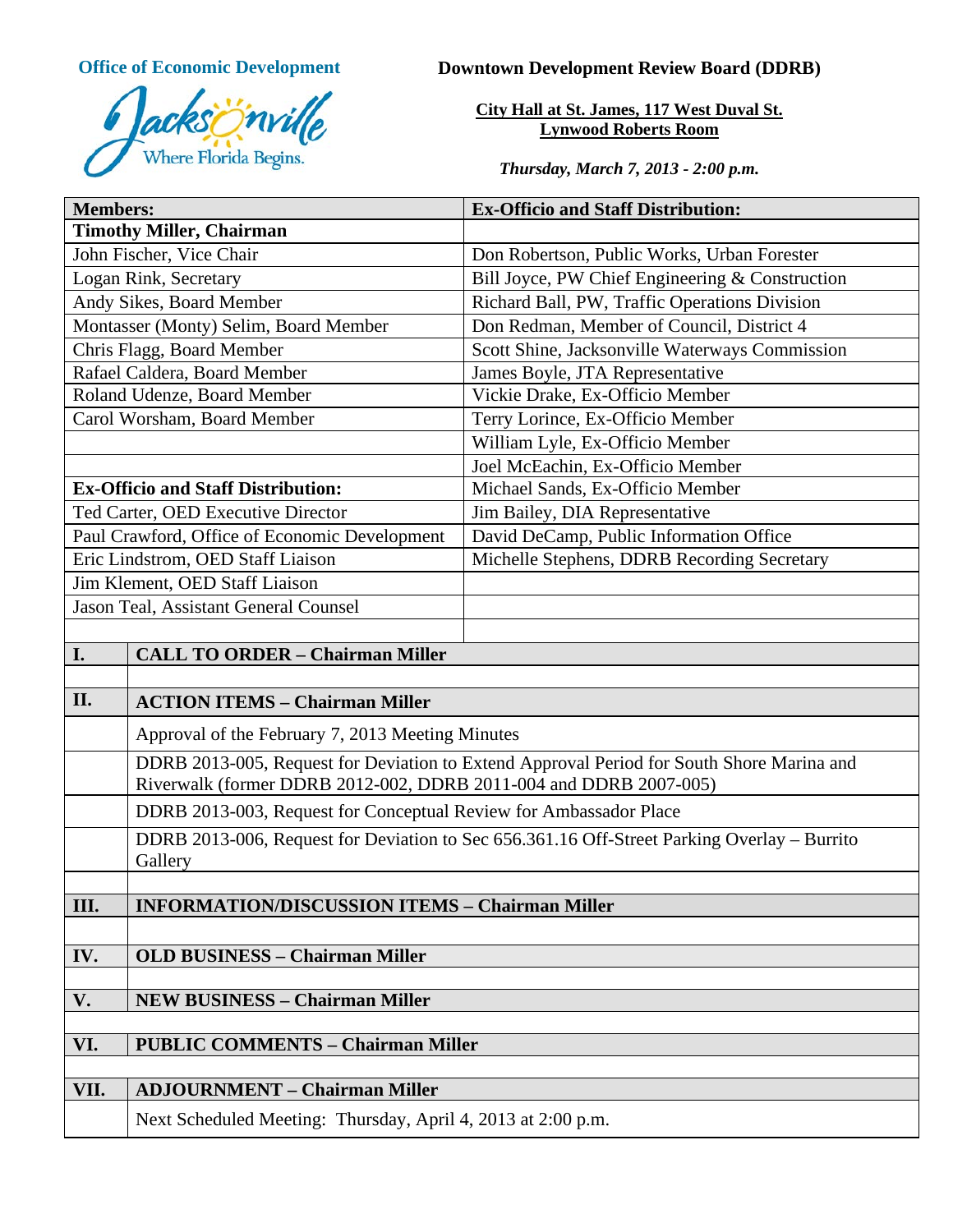

**Office of Economic Development**<br> **Downtown Development Review Board (DDRB) City Hall at St. James Lynwood Roberts Room**

*Thursday, March 7, 2013 – 2:00 p.m.*

### *MEETING* **MINUTES**

**Board Members Present:** Chairman T. Miller, C. Flagg, A. Sikes, J. Fischer, C. Worsham, M. Selim, R. Caldera, L. Rink, and R. Udenze

**OED Staff Present:** Paul Crawford, Office of Economic Development; Jim Klement, Staff Liaison; Eric Lindstrom, Staff Liaison; and Michelle Stephens, Recording Secretary

**Representing Office of General Counsel:** Jason Teal

### **I. CALL TO ORDER**

A quorum was confirmed and Chairman Miller called the meeting to order at approximately 2:04 p.m. He introduced and welcomed newly appointed DDRB Member Rafael Caldera.

#### **II. ACTION ITEMS**

#### APPROVAL OF THE FEBRUARY 7, 2013 DDRB MEETING MINUTES

# **THE FEBRUARY 7, 2013 DDRB MEETING MINUTES WERE APPROVED, AS AMENDED UNANIMOUSLY 9-0.**

DDRB 2013-005, REQUEST FOR DEVIATION TO EXTEND APPROVAL PERIOD FOR SOUTH SHORE MARINA AND RIVERWALK (FORMER DDRB 2012-002, DDRB 2011- 004, AND DDRB 2007-005)

Mr. Klement reviewed the project report dated March 7, 2013. He introduced Ms. Staci Rewis, with the Gunster Law Firm present on behalf of the owner and developer of the proposed South Shore Marina project.

There were no adverse comments from the Board regarding the request for deviation.

**A MOTION WAS MADE BY BOARD MEMBER C. WORSHAM AND SECONDED BY BOARD MEMBER C. FLAGG GRANTING APPROVAL FOR A DEVIATION TO ALLOW A ONE-YEAR EXTENSION OF FINAL APPROVAL FOR DDRB 2013-005, SOUTH SHORE MARINA AND RIVERWALK, TO FEBRUARY 28, 2014. THE MOTION PASSED UNANIMOUSLY 9-0-0.**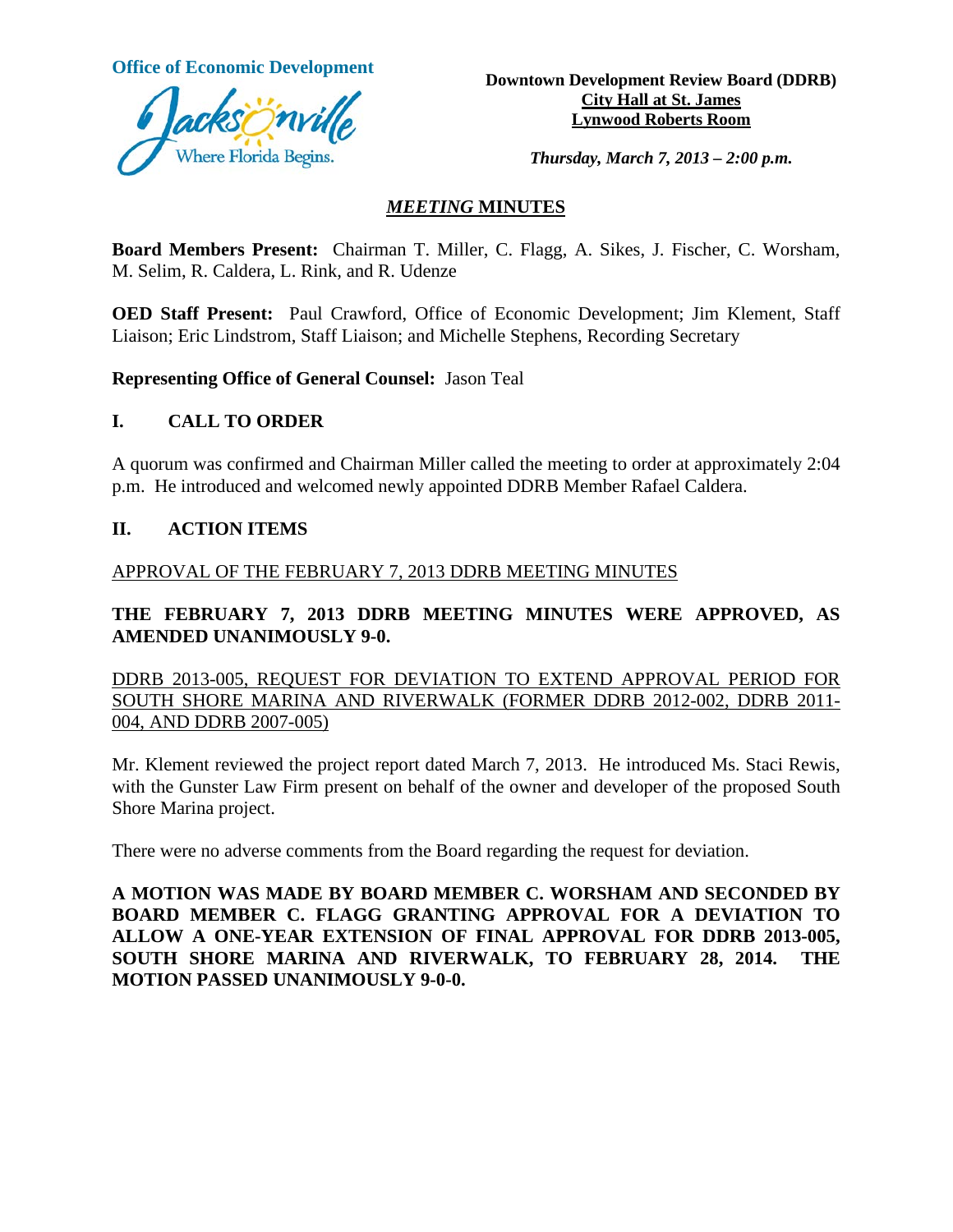#### DDRB 2013-003, REQUEST FOR CONCEPTUAL REVIEW FOR AMBASSADOR PLACE

Mr. Klement reviewed the project report dated March 7, 2013. He introduced Mr. Sam Johnston and Tyler Zoghby with Arbor Valley Development.

The following were relative comments from the Board:

- Not clear about the main entrance to the project (Julia Street or Church Street).
- When designed, suggested that the proposed  $7<sup>th</sup>$  floor clubhouse make a statement.
- Noted that the proposed  $7<sup>th</sup>$  floor clubhouse as presented today has not been designed by an architect.
- Pages 8 and 15 of the presentation are not sufficient for the Board to make an informed decision and grant conceptual approval.
- No design of the  $7<sup>th</sup>$  floor presented.
- Noted that research has not been done to see if the building can even handle the proposed  $7<sup>th</sup>$  floor addition.
- Architect lacking on the project. Architect for the project needs to design the  $7<sup>th</sup>$  floor and present to the DDRB for review/approval.
- Package was probably one of the weakest presented to the Board.
- Suggested that the applicant return at a later date with the  $7<sup>th</sup>$  floor roof top design.

The overall consensus of the Board was that the project was not prepared for conceptual review and approval by the Board at today's meeting. The Board expressed the need to see additional information and design relative to the following:

- Treatment of the existing portico/entrance facing Julia Street
- The pedestrian ingress/egress from Julia and Church Streets
- Courtyard facing the adjacent parking lot
- Additional design and material/construction information regarding the proposed roof-top addition.

# **A MOTION WAS MADE BY BOARD MEMBER A. SIKES AND SECONDED BY BOARD MEMBER L. RINK RECOMMENDING DEFERRAL FOR CONCEPTUAL APPROVAL FOR DDRB APPLICATION 2012-003, AMBASSADOR PLACE. THE MOTION PASSED UNANIMOUSLY 9-0-0.**

# DDRB 2013-006, REQUEST FOR DEVIATION TO SEC. 656.361.16 OFF-STREET PARKING OVERLAY – BURRITO GALLERY

Board member Logan Rink noted for the record that he would abstain from voting due to a conflict of interest.